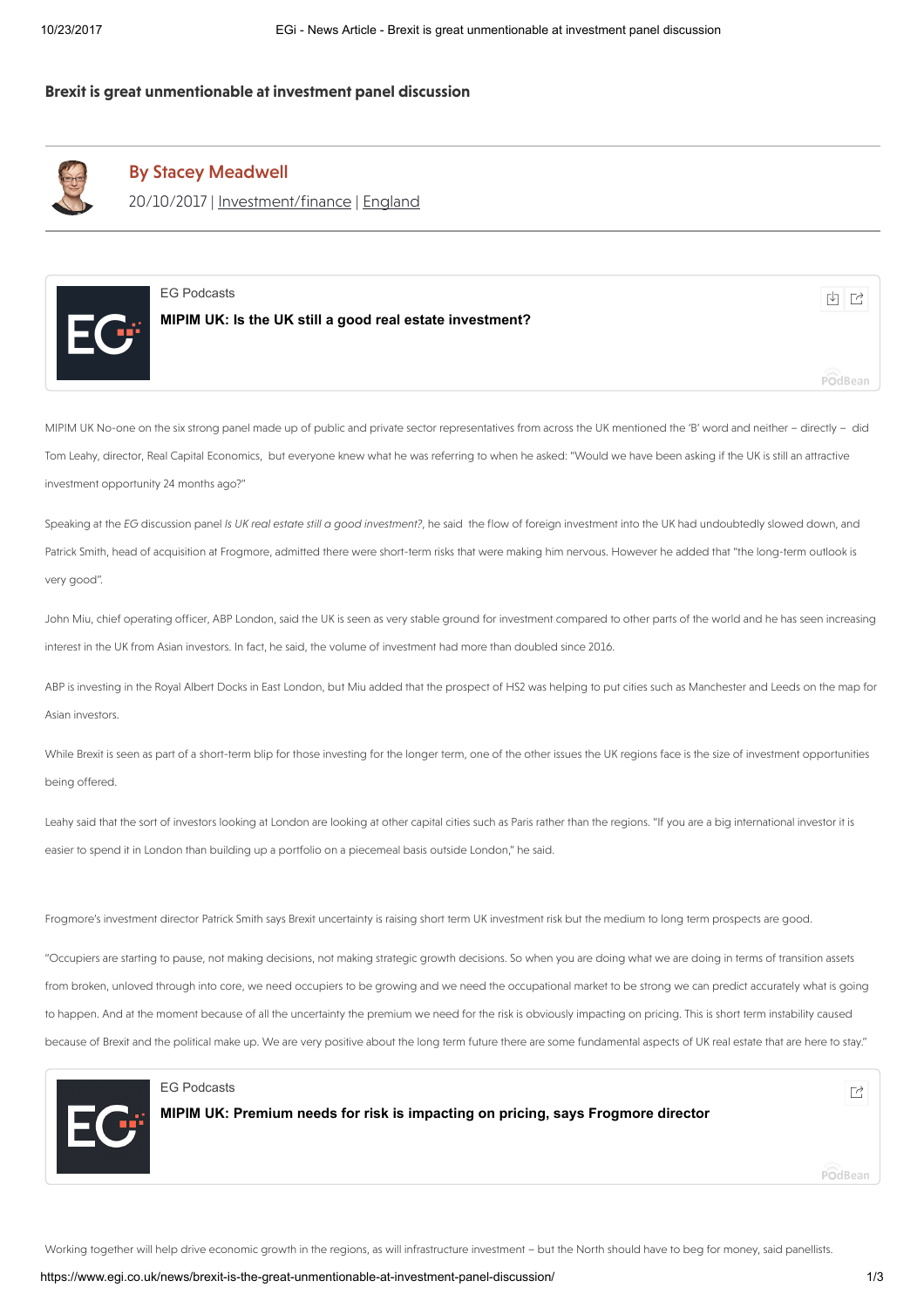### 10/23/2017 EGi - News Article - Brexit is great unmentionable at investment panel discussion

Pointing out that Manchester has had twice as many housing completions year-on-year and that the new Graphene Centre was topping out, Sir Richard Leese, leader of Manchester City Council, said: "We have to work together. I'm wearing a lanyard that says Manchester and Liverpool…what is happening now is likely to maintain demand going forward."

Infrastructure investment is also crucial. Lynda Shillaw, chief executive of MAG Property, said: "If I was an occupier what would drive me to make a decision as to where to locate and it is access to skills then it is how do I get staff to my building."

Progress is being made with HS2 which will increase capacity and reduce journey times from London and the Midlands to key northern cities. And Transport for the North – a public private partnership set up in 2015 – is finalising its strategic transport plan. There is also progress with HS3 or Northern Powerhouse rail as it is also called, which will improve the links between the northern cities – seen by many as crucial if economic growth is to be maximised.

However, Leese says the north is "having to fight every inch of the way to get that investment delivered". He added that as long as central Government continues to support the north then progress will be made and the productivity gap between the North and South will be reduced.

Roger Marsh, chair of the Leeds City Region Local Enterprise Partnership, agreed saying it shouldn't be a case of begging for money for infrastructure. "The North has a very good offer. Infrastructure investment will support and allow growth to take place. It should be a must have, not a begging bowl."

But it isn't just local connections, it's global connections too. Shillaw pointed to investment in Manchester airport which was already yielding benefits. Direct flights to the West Coast of the US is helping tech businesses in Manchester, she said.



# [EG Podcasts](https://estatesgazette.podbean.com/)

[MIPIM UK: Leeds LEP chair loves a challenge](https://estatesgazette.podbean.com/e/mipim-uk-leeds-lep-chair-loves-a-challenge/)

POdBean

To send feedback, e-mail [stacey.meadwell@egi.co.uk](mailto:stacey.meadwell@egi.co.uk) or tweet [@EGStaceyM](https://twitter.com/VictoriaB_EG) or [@estatesgazette](https://twitter.com/estatesgazette)

### Click here to find about more about [MIPIM](https://www.egi.co.uk/ukcities) UK and UK Cities

This article was first published on 19 October.



[Sitemap](http://www.estatesgazette.com/sitemap/) [Cookies](http://www.estatesgazette.com/privacy-policy/) & privacy policy Terms & [conditions](http://www.estatesgazette.com/terms/) [Contact us](https://www.egi.co.uk/news/876659/) RSS [Feeds](https://www.egi.co.uk/news/egs-news-and-legal-rss-feeds/)

The trusted source of real estate intelligence